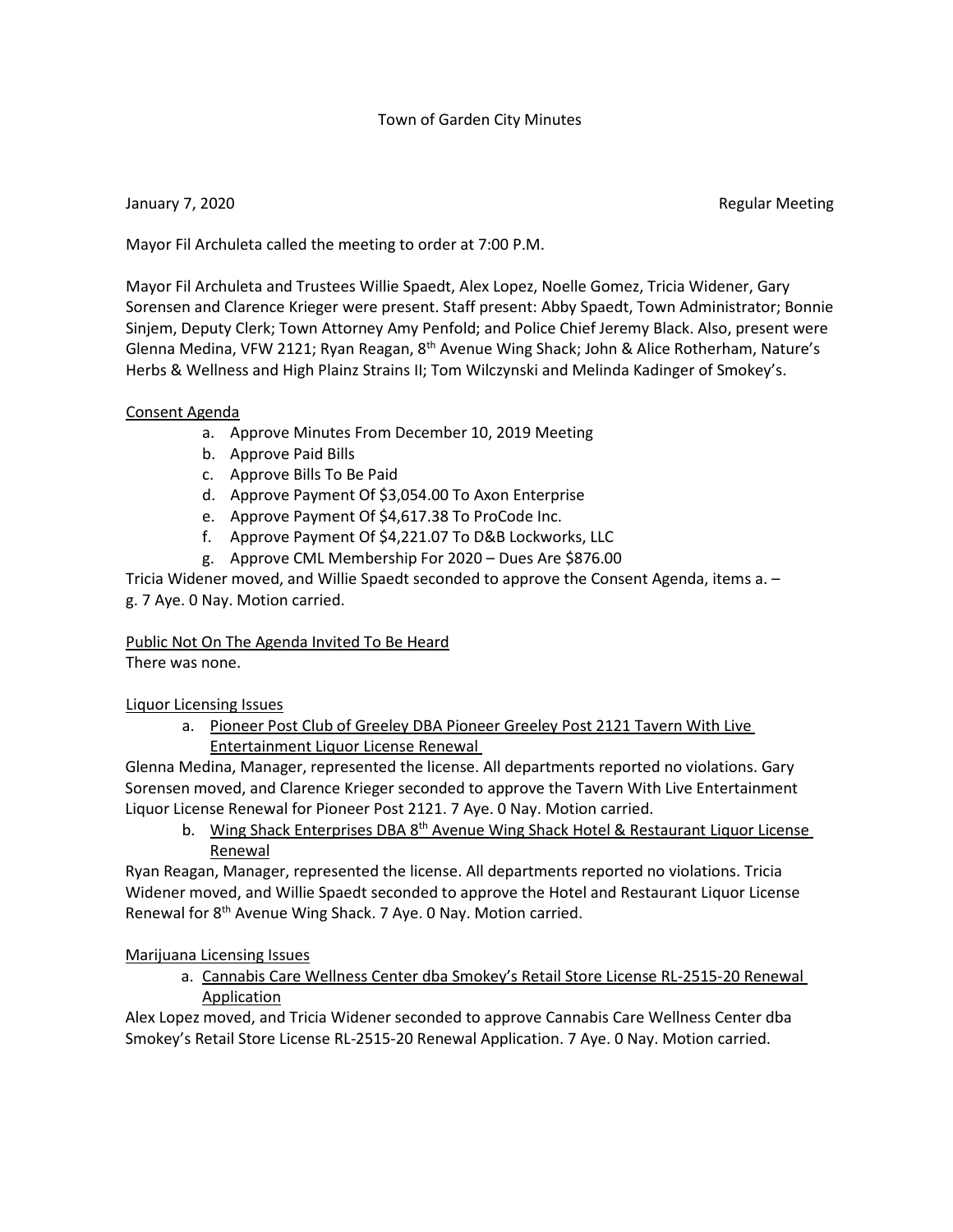b. Cannabis Care Wellness Center dba Smokey's Retail Cultivation Facility License MCF-2515- 20 Renewal Application

Tricia Widener moved, and Willie Spaedt seconded to approve Cannabis Care Wellness Center dba Smokey's Retail Cultivation Facility License MCF-2515-20 Renewal Application. 7 Aye. 0 Nay. Motion carried.

c. Approve Marijuana And Marijuana Infused Products Warehouse At 2506  $6<sup>th</sup>$  Avenue John and Alice Rotherham were present to discuss the request for the property at 2506  $6<sup>th</sup>$  Avenue. When Mr. Rotherham presented his application at the Board Meeting, it was determined that his request was for a Distribution Permit. Tricia Widener moved, and Alex Lopez seconded to continue this item to the January 21, 2020 Board Meeting. 7 Aye. 0 Nay. Motion carried.

d. Schedule A Use By Special Review For A Marijuana And Marijuana Products Warehouse At  $2506$  6<sup>th</sup> Avenue

Tricia Widener moved, and Noelle Gomez seconded to terminate the Use By Special Review for a marijuana and marijuana products warehouse at 2506 6<sup>th</sup> Avenue. 7 Aye. 0 Nay. Motion carried.

# Consider Designation Of Posting And Publishing Locations For 2019

Noelle Gomez moved, and Tricia Widener seconded to approve the marquee on the west side of the building as the posting location and the Greeley Tribune as the publishing location for 2020. 7 Aye. 0 Nay. Motion carried.

## Adopt Resolutions

a. Adopt Resolution 01-2020 A Resolution Extending The Town Of Garden City's Commercial Revitalization Grant Program For 2020

Tricia Widener moved, and Clarence Krieger seconded to Adopt Resolution 01-2020 A Resolution Extending The Town Of Garden City's Commercial Revitalization Grant Program For 2020. Roll call vote: Clarence Krieger – Yes, Willie Spaedt – Yes, Fil Archuleta – Yes, Tricia Widener – Yes, Gary Sorensen – Yes, Alex Lopez – Yes, Noelle Gomez – Yes. 7 Aye. 0 Nay. Motion carried.

b. Adopt Resolution 02-2020 A Resolution Extending The Town Of Garden City Landscape Voucher Program For 2020

Alex Lopez moved, and Willie Spaedt seconded to Adopt Resolution 02-2020 A Resolution Extending The Town Of Garden City Landscape Voucher Program For 2020. Roll call vote: Noelle Gomez – Yes, Tricia Widener – Yes, Alex Lopez – Yes, Clarence Krieger – Yes, Fil Archuleta – Yes, Gary Sorensen – Yes, Willie Spaedt – Yes. 7 Aye. 0 Nay. Motion carried.

c. Adopt Resolution 03-2020 A Resolution Extending The Garden City Residential Landscape Improvement And Water Rebate Program For 2020

Alex Lopez moved, and Tricia Widener seconded to Adopt Resolution 03-2020 A Resolution Extending The Garden City Residential Landscape Improvement And Water Rebate Program For 2020. Roll call vote: Alex Lopez – Yes, Clarence Krieger – Yes, Tricia Widener – Yes, Noelle Gomez – Yes, Fil Archuleta – Yes, Willie Spaedt – Yes, Gary Sorensen – Yes. 7 Aye. 0 Nay. Motion carried.

## d. Adopt Resolution 04-2020 A Resolution Extending The Town Of Garden City's Single Family Residential Revitalization Grant Program For 2020

Alex Lopez moved, and Willie Spaedt seconded to Adopt Resolution 04-2020 A Resolution Extending The Town Of Garden City's Single Family Residential Revitalization Grant Program For 2020. Roll call vote: Fil Archuleta – Yes, Alex Lopez – Yes, Gary Sorensen – Yes, Willie Spaedt – Yes, Clarence Krieger – Yes, Tricia Widener – Yes, Noelle Gomez – Yes. 7 Aye. 0 Nay. Motion carried.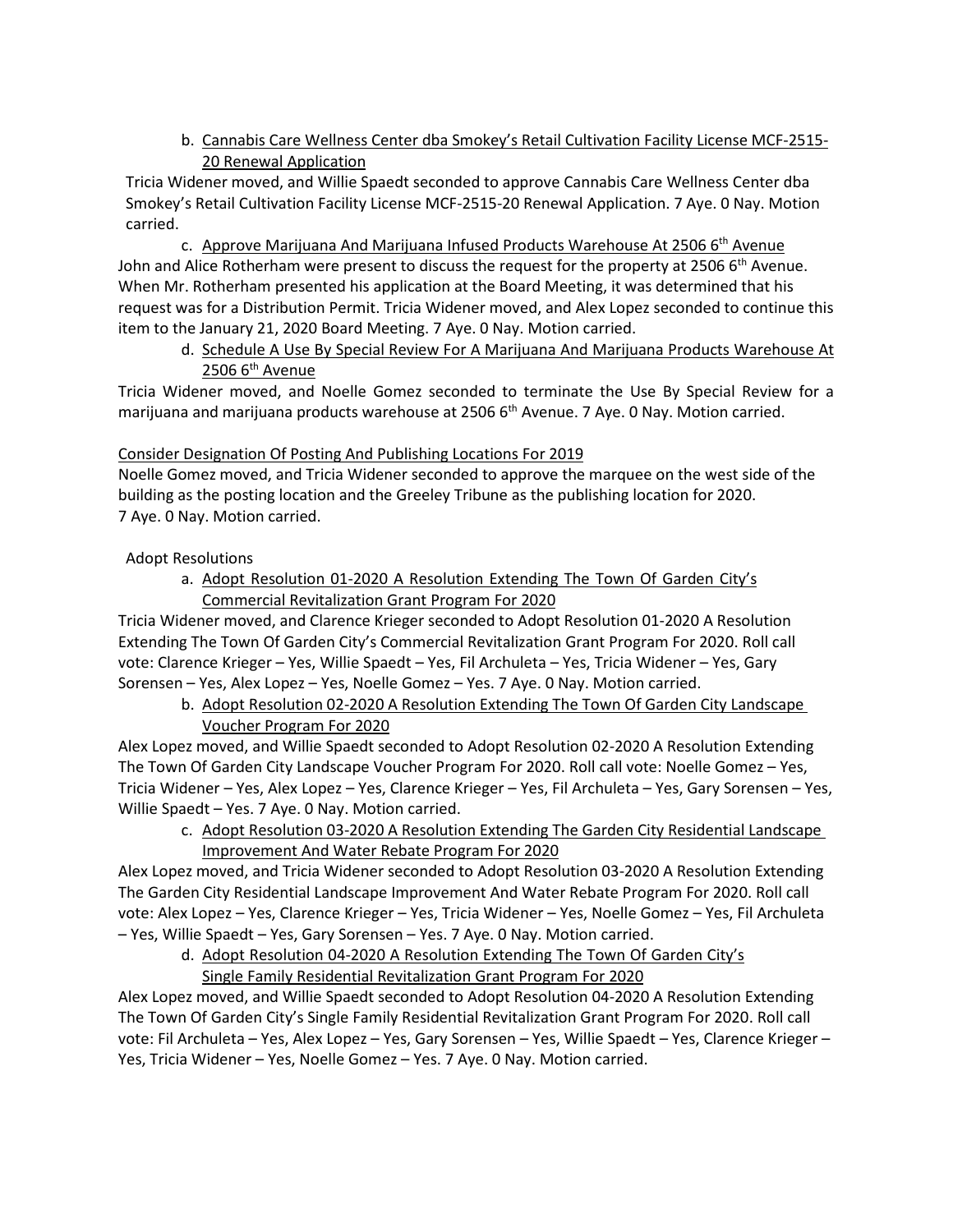e. Adopt Resolution 05-2020 A Resolution Extending The Garden City Pavement Improvement Grant Program For 2020

Tricia Widener moved, and Willie Spaedt seconded to Adopt Resolution 05-2020 A Resolution Extending The Garden City Pavement Improvement Grant Program For 2020. Roll call vote: Tricia Widener – Yes, Noelle Gomez - Yes, Gary Sorensen – Yes, Fil Archuleta – Yes, Clarence Krieger – Yes, Willie Spaedt – Yes, Alex Lopez – Yes. 7 Aye. 0 Nay. Motion carried.

f. Adopt Resolution 06-2020 A Resolution Extending The Garden City Fence Grant Program For 2020

Alex Lopez moved, and Tricia Widener seconded to Adopt Resolution 06-2020 A Resolution Extending The Garden City Fence Grant Program For 2020. Roll call vote: Willie Spaedt – Yes, Clarence Krieger – Yes, Noelle Gomez – Yes, Tricia Widener – Yes, Alex Lopez – Yes, Gary Sorensen – Yes, Fil Archuleta – Yes. 7 Aye. 0 Nay. Motion carried.

g. Adopt Resolution 07-2020 A Resolution Extending The Garden City Tree Care And Removal Assistance Program For 2020

Tricia Widener moved, and Clarence Krieger seconded to Adopt Resolution 07-2020 A Resolution Extending The Garden City Tree Care And Removal Assistance Program For 2020. Roll call vote: Noelle Gomez – Yes, Alex Lopez – Yes, Gary Sorensen – Yes, Fil Archuleta – Yes, Tricia Widener – Yes, Willie Spaedt – yes, Clarence Krieger – Yes. 7 Aye. 0 Nay. Motion carried.

## Approve Fee Schedule For 2020

Tricia Widener moved, and Noelle Gomez seconded to approve the Fee Schedule for 2020. 7 Aye. 0 Nay. Motion carried.

## Approve Attendance And Lodging At CML Legislative Workshop On February 13, 2020

Trustee Willie Spaedt stated that he didn't feel the topics to be discussed are relevant to Garden City, and the other members of the Board of Trustees agreed. Alex Lopez moved, and Willie Spaedt seconded to not approve attendance at the CML Legislative Workshop on February 13, 2020. 7 Aye. 0 Nay. Motion carried.

## Weld County Referral SPR19-0010

Alex Lopez moved, and Willie Spaedt seconded to vote 'no conflicts with our interests' on Weld County Referral SPR19-0010. 7 Aye. 0 Nay. Motion carried.

## Weld County Referral SUBX19-0024

Alex Lopez moved, and Tricia Widener seconded to vote 'no conflicts with our interests' on Weld County Referral SUBX19-0024. 7 Aye. 0 Nay. Motion carried.

## Attorney's Report

Town Attorney Amy Penfold informed the Board of Trustees about some changes in the law with the new year. The Supreme Court ruled that the Town would have to prove that a person does or doesn't have the ability to pay their fine. In Denver, it was ruled unconstitutional to not allow people to camp in public spaces. The  $10<sup>th</sup>$  Circuit Court in Utah ruled that people are not allowed to occupy a median that is less than 36 inches wide. The Red Flag Law is currently being tested in Denver.